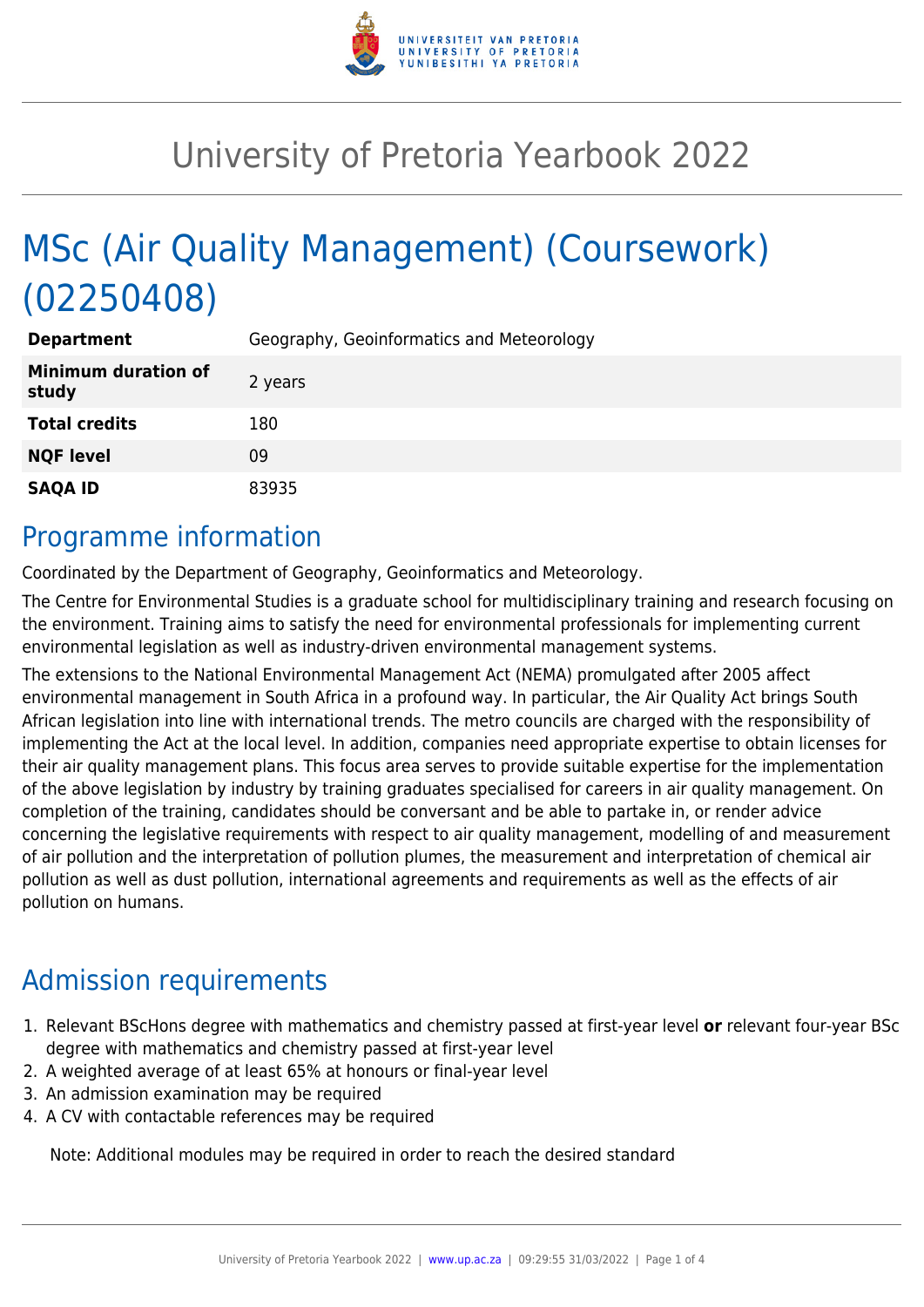

## Additional requirements

Candidates must demonstrate proficiency in the English language up to the level required by either the TOEFL test [\(www.ets.org/toefl\)](http://www.ets.org/toefl) or the IELTS language proficiency test ([www.ielts.org](http://www.ielts.org)).

### Promotion to next study year

The progress of all master's candidates is monitored biannually by the supervisor and the postgraduate coordinator. A candidate's study may be terminated if the progress is unsatisfactory or if the candidate is unable to finish his/her studies during the prescribed period.

Subject to exceptions approved by the Dean, on recommendation of the relevant head of department, and where applicable, a student may not enter for the master's examination in the same module more than twice.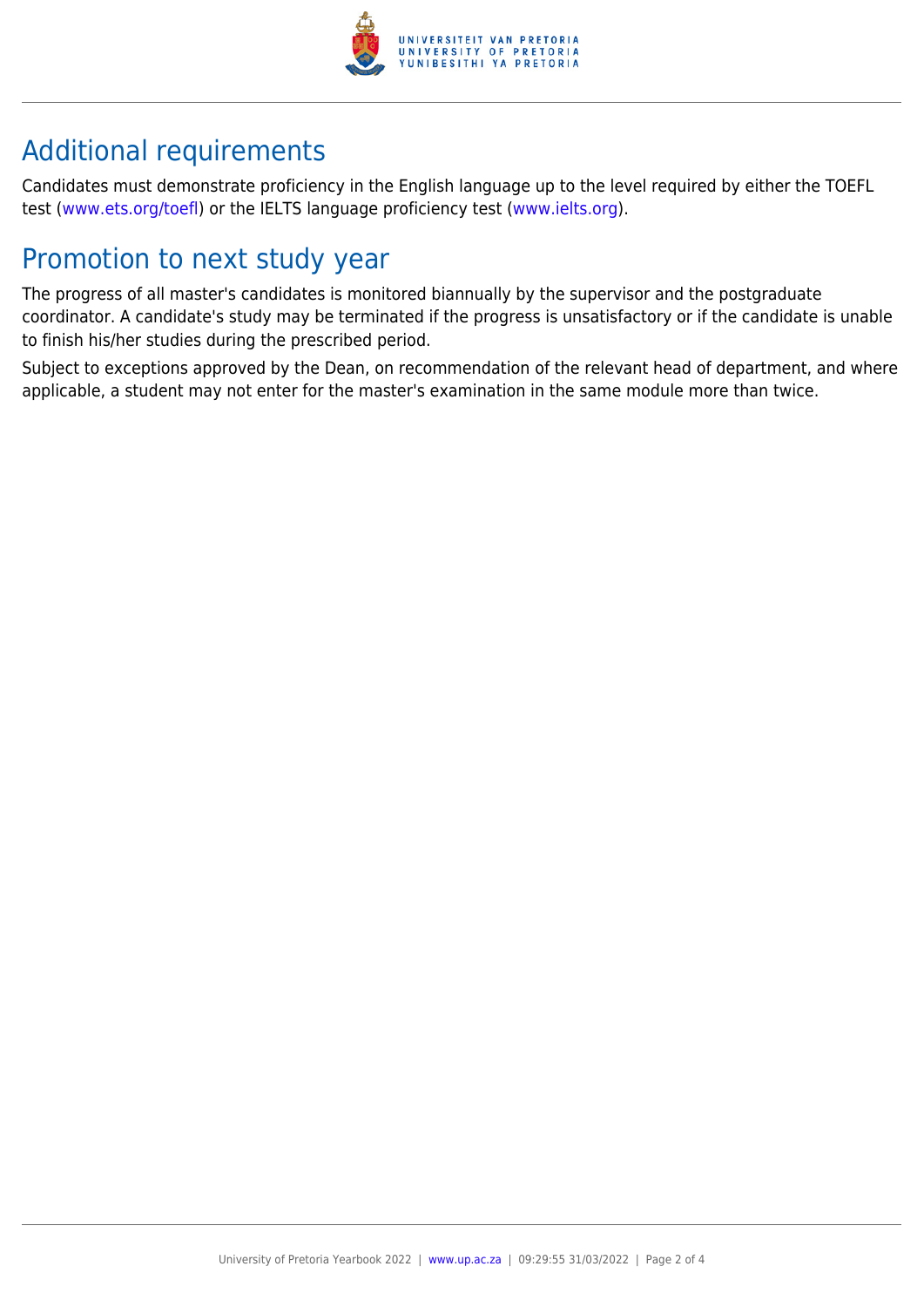

### Curriculum: Year 1

#### **Minimum credits: 180**

#### **Core modules**

[Boundary layer meteorology 811](https://www.up.ac.za/yearbooks/2022/modules/view/AQM 811) (AQM 811) - Credits: 15.00 [Atmospheric chemistry 812](https://www.up.ac.za/yearbooks/2022/modules/view/AQM 812) (AQM 812) - Credits: 15.00 [Atmospheric thermodynamics 813](https://www.up.ac.za/yearbooks/2022/modules/view/AQM 813) (AQM 813) - Credits: 15.00 [Air pollution: society and environment 814](https://www.up.ac.za/yearbooks/2022/modules/view/AQM 814) (AQM 814) - Credits: 15.00 [Environmental paradigms 810](https://www.up.ac.za/yearbooks/2022/modules/view/ENV 810) (ENV 810) - Credits: 15.00 [Environmental law 816](https://www.up.ac.za/yearbooks/2022/modules/view/ENV 816) (ENV 816) - Credits: 15.00 [Mini-dissertation 891](https://www.up.ac.za/yearbooks/2022/modules/view/ENV 891) (ENV 891) - Credits: 90.00